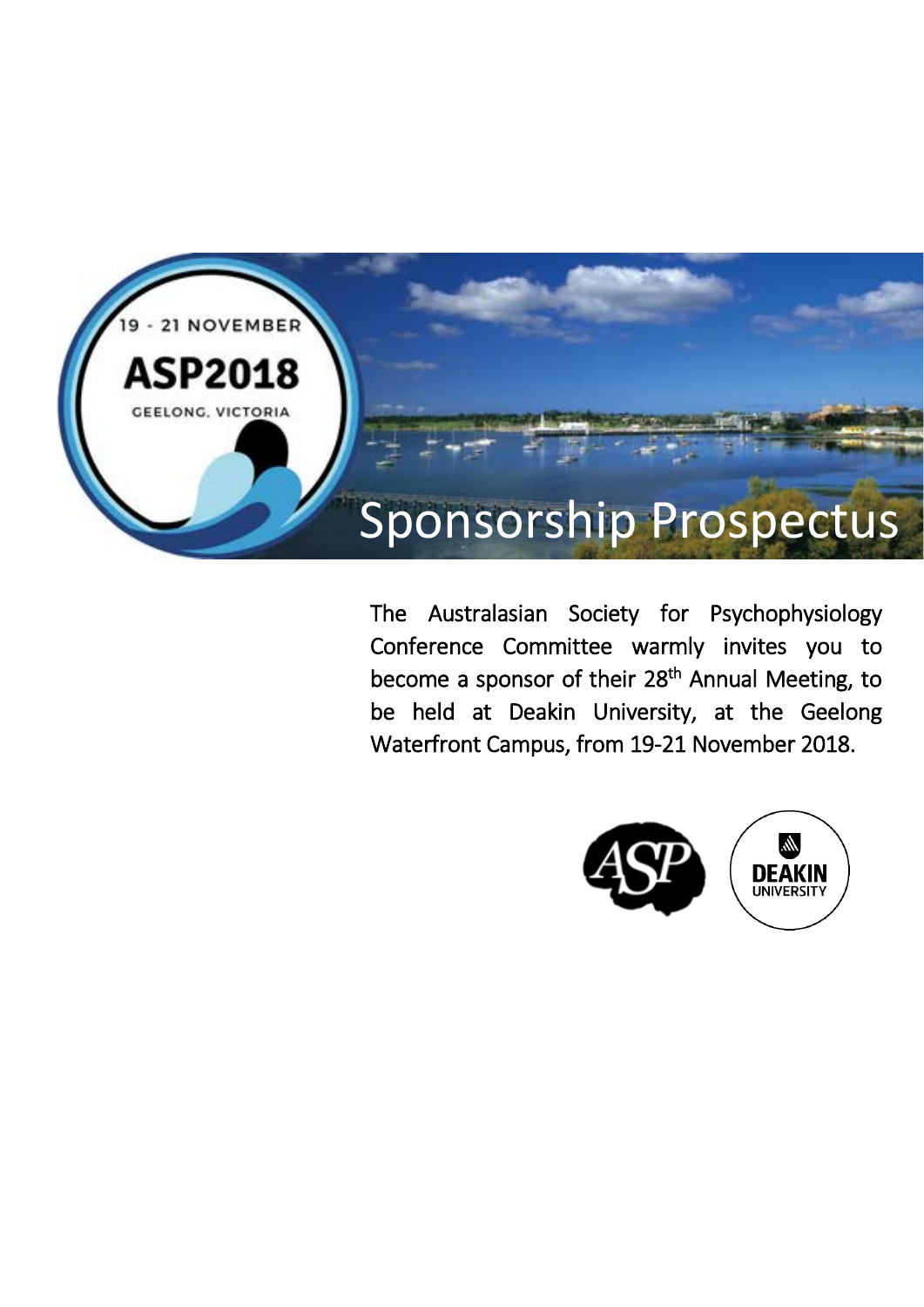Our 2018 conference will delve into brain behavior relationships, while surrounded by a glorious waterfront view in Geelong, Victoria.

The themes of ASP2018 include:

- Electrophysiology and neuroimaging: *shedding light on the human brain*
- Non-invasive brain stimulation: *probing neuroplasticity*
- Clinical cognitive neurosciences: *mental health, ageing and disease*
- Basic neurophysiology: *what simple science can teach us*

Supporting the ASP2018 Conference is your company's opportunity to;

- Meet and network with scientists from across the tertiary sector
- Increase exposure of your products to this specialist, lab focused area
- Introduce new products, updates and services to existing clients
- Raise your company profile to through a range of high profile, targeted communication and media activities
- Network with other industry partners and professional networks in a collegiate atmosphere

The range of sponsorship packages on offer have been designed to cater for all budgets, however, we are mindful that some sponsors have unique needs, and we would be happy to discuss any suggestions.

| Major sponsorship packages             | Investment |
|----------------------------------------|------------|
| Gold                                   | \$3000     |
| Silver                                 | \$2000     |
| <b>Bronze</b>                          | \$1200     |
| <b>Sponsored events</b>                | Investment |
| Cocktail/Poster session                | \$800      |
| ASP Awards sponsor                     | \$800      |
| Day 1 AM and PM breaks & lunch sponsor | \$650      |
| Day 2 AM and PM breaks & lunch sponsor | \$650      |
| <b>Exhibition opportunities</b>        | Investment |
| <b>Exhibition stand</b>                | \$600      |
| Other opportunities                    | Investment |
| Lanyard sponsor                        | \$550      |
| USB sponsor                            | \$550      |
| Delegate bag insert                    | \$250      |

For further questions and enquiries, please do not hesitate to get in touch.

Regards,

Claire Heazlewood ASP2018 Conference Team E: [asp2018@deakin.edu.au](mailto:asp2018@deakin.edu.au)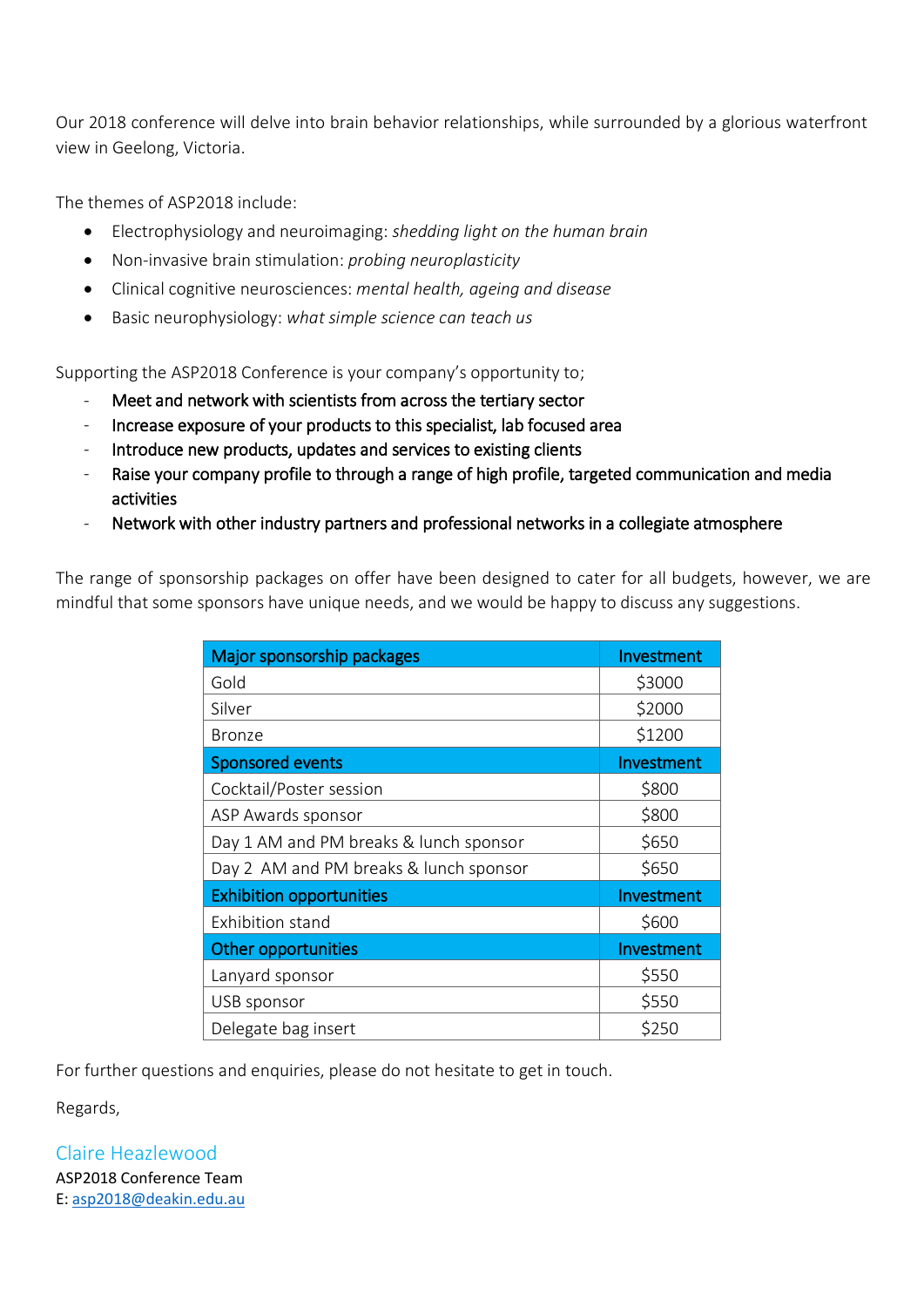# Sponsorship inclusions

# Gold Sponsorship - \$3000

Gold Sponsorship guarantees to provide the highest level of brand exposure for your organisation, prior to and during the conference.

Your investment includes the following prime benefits:

- You will be able to provide a 15-minute presentation during the conference
- Your company will be acknowledged as major sponsor at the opening and closing addresses
- Your logo will be prominently displayed (large) on every page of the event website and hyperlinked
- Your logo will be displayed on the conference badges and throughout the conference holding slides
- You will have an opportunity to provide a full-page advertisement for the conference handbook
- You will have unlimited access to distribute promotional material/items into each delegate bag
- You will receive 2 complimentary registrations for your company's representatives to attend the full program including all conference catering and refreshments
- You will be granted a complimentary exhibition stand in the refreshment area for the duration of the conference. Your stand will include; one table and two chairs.

# Silver Sponsorship - \$2000

Silver Sponsorship will provide you with brand exposure for your organisation, prior to and during the conference. Your investment includes the following prime benefits:

- Your company will be acknowledged as major sponsor at the opening and closing addresses
- Your logo will be displayed on the sponsor page of the event website and hyperlinked
- Your logo will be displayed on the conference holding slides
- You will have an opportunity to provide a half page advertisement for the conference handbook
- You will have the opportunity to distribute two items of promotional material into each delegate bag
- You will receive 2 complimentary registrations for your company's representatives to attend the full program including all conference catering and refreshments
- You will be granted a complimentary exhibition stand in the refreshment area for the duration of the conference. Your stand will include; one table and two chairs.

## Bronze Sponsorship - \$1200

Bronze Sponsorship will provide you with effective brand exposure for your organisation, prior to and during the conference. Your investment includes the following prime benefits:

- Your company will be acknowledged as major sponsor at the opening and closing addresses
- Your logo will be displayed on the sponsor page of the event website and hyperlinked
- Your logo will be displayed on the conference holding slides
- Your logo will be displayed in the conference handbook and all promotional material
- You will have the opportunity to distribute one item of promotional material into each delegate bag.
- You will receive 1 complimentary registration for a company representative to attend the full program including all conference catering and refreshments
- You will be granted a complimentary exhibition stand in the refreshment area for the duration of the conference. Your stand will include; one table and two chairs.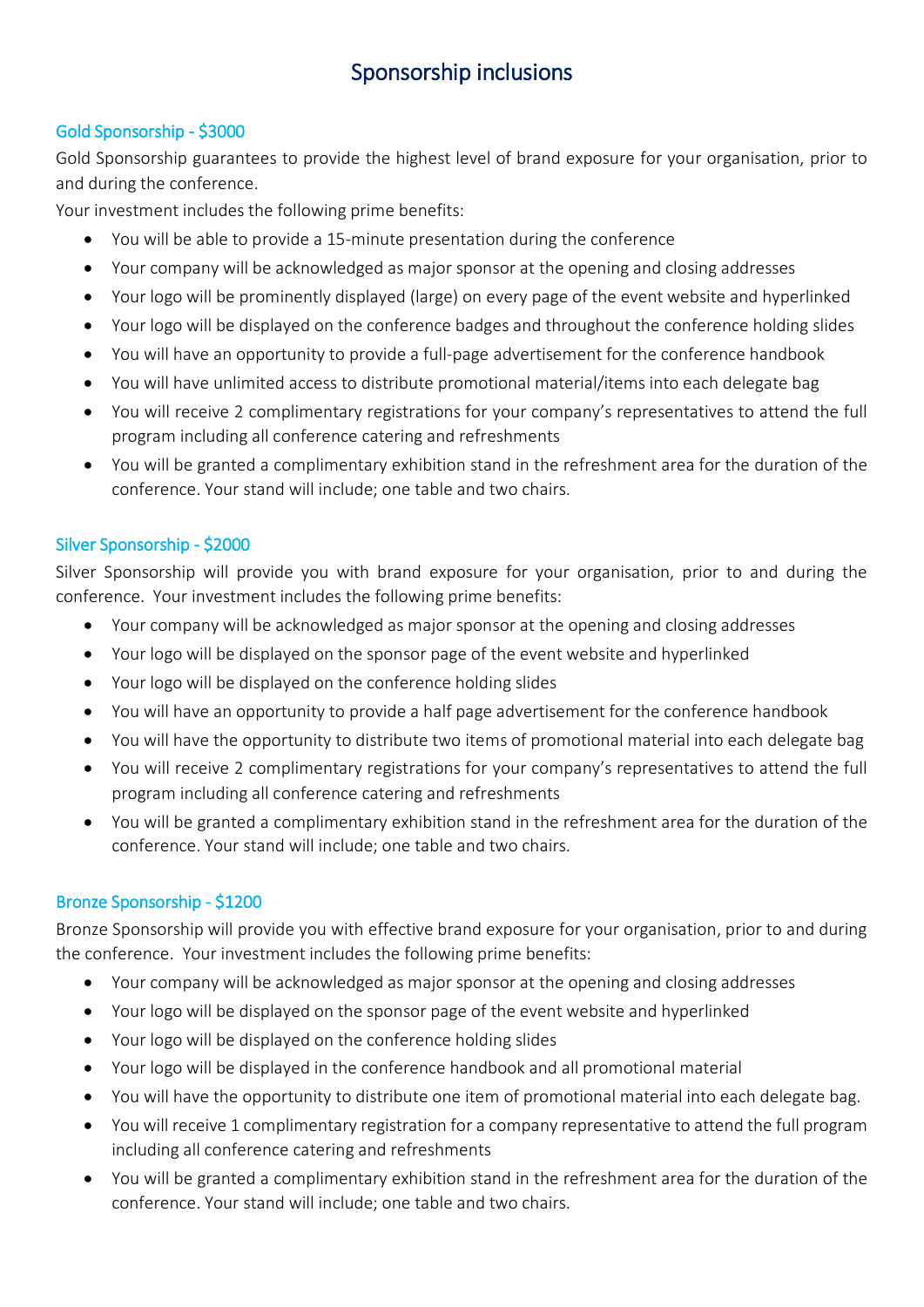## Cocktail and poster session - \$800

Sponsorship of the cocktail and poster session on Monday 19 November, provides your company the opportunity to promote your organisation at this relaxed, social networking event.

Your investment includes the following prime benefits:

- Your company branding will be featured on the menu and signage for the Cocktail and poster session
- Your company banner and promotional items on display during the session
- Acknowledgement by the Chairperson at the opening of the session
- Your company logo on the conference website with a hyperlink
- Your logo will be featured on all Cocktail and poster session related communications
- Your logo will feature in the conference handbook
- 1 complimentary registration for a company representative to attend the full program including all conference catering and refreshments.

## Awards Sponsorship - \$800

Sponsorship of the ASP Awards program affiliates your company with the recognition of excellence in this sector. Your investment includes the following prime benefits:

- Your logo will feature on all ASP Award related material, certificates and communications
- Your company banner and promotional items on the stage during the Awards presentation
- Acknowledgement by the Chairperson at the Awards presentation
- Your company logo on the conference website with a hyperlink
- Your logo will feature in the conference handbook
- 1 complimentary registration for a company representative to attend the full program including all conference catering and refreshments.

# Day 1 or Day 2 Breaks & Lunch Sponsorship - \$650

Your investment includes the following prime benefits:

- You will have the opportunity to display your conference banner and any promotional items during Day 1 or 2 over all break/lunch periods
- Your company will be featured on the conference website with a hyperlink
- Your logo will be featured on menus and catering signage
- Your logo will feature in the conference handbook
- 1 complimentary registration for a company representative to attend the full program including all conference catering and refreshments.

## Exhibitor - \$600

Your investment includes the following prime benefits:

- You will be provided with an exhibition stand including a table and 2 chairs
- Your logo will be displayed on the sponsor page of the event website with a hyperlink
- Your logo will be displayed in the conference handbook
- 1 complimentary registration for a company representative to attend the full program including all conference catering and refreshments.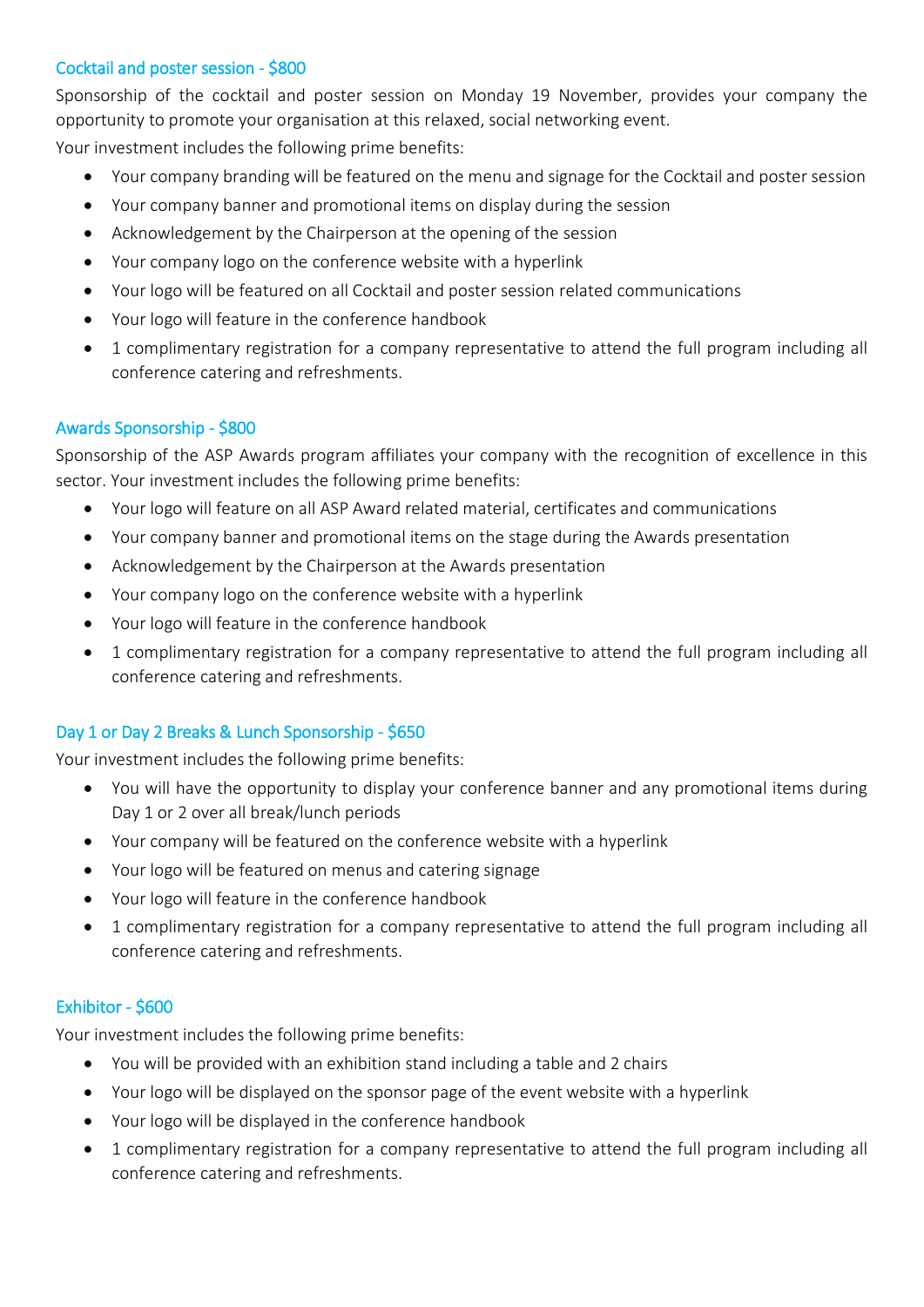### Sponsored Lanyard - \$550

All delegates will receive a lanyard and badge upon registration.

This opportunity allows the sponsor to provide their own company branded lanyards to be used for ASP delegates. Your investment also includes:

• Your logo will feature on the conference website on the sponsorship page with hyperlink to your company website.

#### Sponsored USB - \$550

All delegates will receive a USB loaded with conference material upon registration.

This opportunity allows the sponsor to provide their own company branded USBs to be used for ASP delegates. Your investment also includes:

• Your logo will feature on the conference website on the sponsorship page with hyperlink to your company website.

#### Satchel Insert Sponsorship - \$250

All delegates will receive a delegate bag upon registration. Organisations have the opportunity to include one insert for all attendees – approximately 120 will be required to be provided at sponsors cost or through coordination with the ASP2018 Conference Event Team.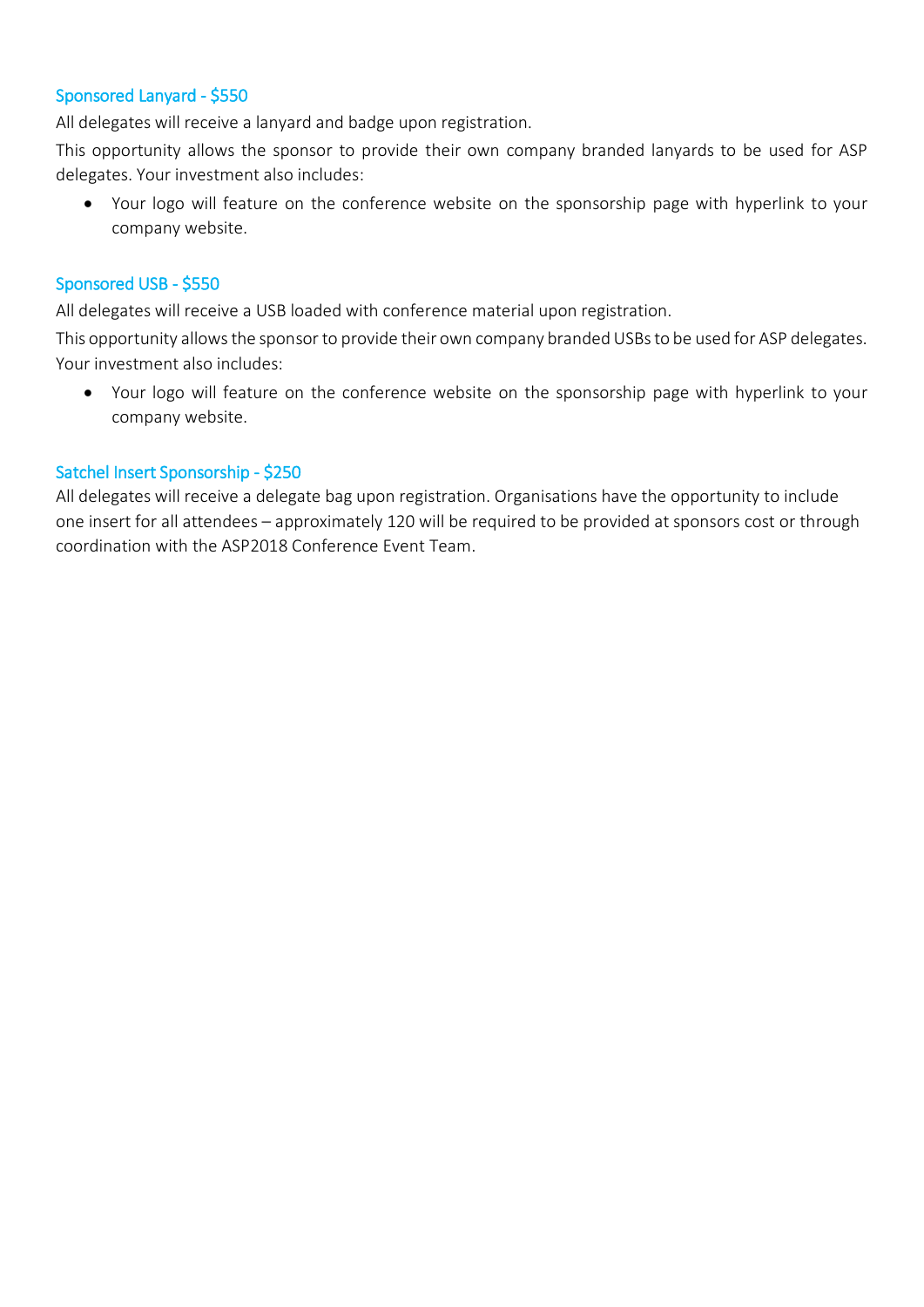|                                                             | Gold         | <b>Silver</b>  | <b>Bronze</b>  | <b>Cocktail / Poster</b><br><b>Session</b> | <b>Awards</b><br>sponsor | Day 1 or Day 2<br><b>Breaks &amp; lunch</b><br>sponsor | Exhibitor  | Sponsored<br>Lanyard or<br><b>USB</b> | Satchel<br>Inserts |
|-------------------------------------------------------------|--------------|----------------|----------------|--------------------------------------------|--------------------------|--------------------------------------------------------|------------|---------------------------------------|--------------------|
| Packages available:                                         | $\mathbf{1}$ | $\overline{2}$ | $\overline{2}$ | $\mathbf{1}$                               | $\overline{1}$           | $\overline{2}$                                         | $10+$      | 2 <sup>1</sup>                        | $10+$              |
| Investment:                                                 | \$3000       | \$2000         | \$1200         | \$800                                      | \$800                    | \$650                                                  | \$600      | \$550                                 | \$250              |
| Your logo:                                                  |              |                |                |                                            |                          |                                                        |            |                                       |                    |
| Prominence                                                  | Large        | Medium         | Small          | Small                                      | Small                    | Small                                                  | Small      | Small                                 | $\sim$             |
| Event website                                               | Every page   | Sponsor pg     | Sponsor pg     | Sponsor pg                                 | Sponsor pg               | Sponsor pg                                             | Sponsor pg | Sponsor pg                            | $\omega_{\rm c}$   |
| Hyperlinked to your website                                 | Yes          | Yes            | Yes            | Yes                                        | Yes                      | Yes                                                    | Yes        | Yes                                   | $\sim$ .           |
| On conference badges                                        | Yes          |                |                | Ξ                                          |                          |                                                        | ÷          | $\equiv$                              | $\sim$             |
| On conference holding slides                                | Yes          | Yes            | Yes            | $\sim$                                     | $\sim$                   | $\rightarrow$                                          | $\omega$   | $\equiv$                              | $\sim$             |
| <b>Presentation Opportunity</b><br>15 minute presentation** | Yes          |                |                |                                            |                          |                                                        |            |                                       |                    |
| Marketing                                                   |              |                |                |                                            |                          |                                                        |            |                                       |                    |
| Logo on all promotions                                      | Yes          | <b>Yes</b>     | Yes            | On relevant communications                 |                          | <b>Menus</b>                                           | ÷.         | Item only                             | $\omega_{\rm c}$   |
| Satchel insert in delegate bag                              | Yes          | Yes            | Yes            |                                            |                          |                                                        | $\equiv$   |                                       | Yes                |
|                                                             | Unlimited    | 2 items        | 1 item         |                                            |                          |                                                        |            |                                       | 1 item             |
| <b>Company Banners</b>                                      | Yes          | Yes            | Yes            | At sponsored session                       |                          | On booth                                               | $\omega$   | $\sim$                                |                    |
| Advertisement in the<br>conference handbook*                | Full page    | Half page      | Logo           | Logo                                       | Logo                     | Logo                                                   | Logo       | Logo                                  | $\sim$             |
| Complimentary inclusions                                    |              |                |                |                                            |                          |                                                        |            |                                       |                    |
| Full conference registrations                               | 2 guests     | 2 guests       | 1 guest        | 1 guest                                    | 1 guest                  | 1 guest                                                | 1 guest    | $\equiv$                              |                    |
| Exhibition stand                                            | Yes          | Yes            | Yes            |                                            |                          |                                                        | Yes        | $\equiv$                              |                    |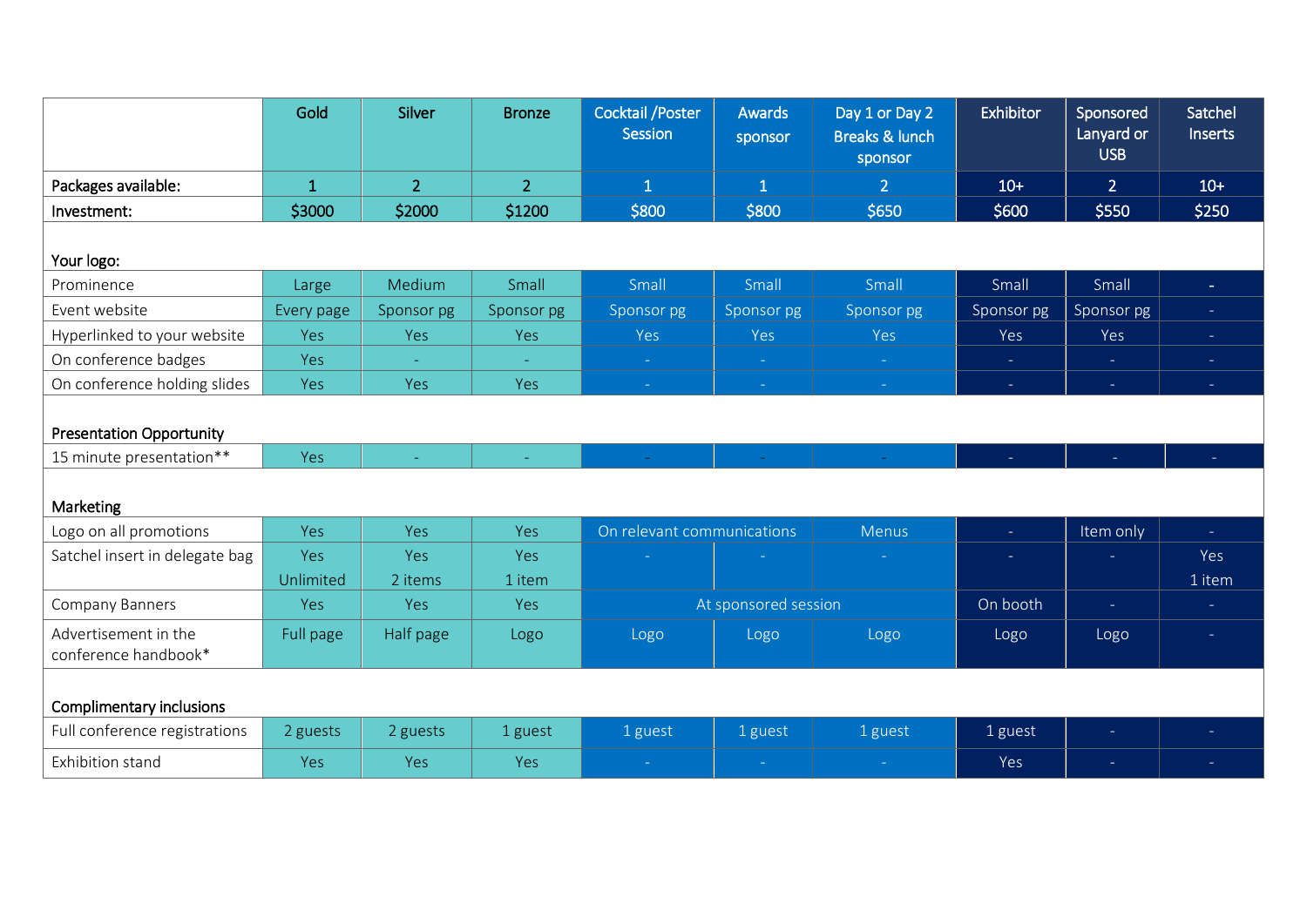# ASP2018 Sponsorship Application Form

| <b>Organisation Name:</b> |  |
|---------------------------|--|
| <b>Address:</b>           |  |
|                           |  |
| <b>Contact Person:</b>    |  |
| <b>Position:</b>          |  |
| Telephone:                |  |
| Email:                    |  |

■ I am authorised to sign this document on behalf of the organisation and acknowledge that the company will pay all costs as detailed below and follow the guidelines as detailed in this prospectus

I/We would like to apply for the following sponsorship package(s).

| Gold sponsorship                    | \$3000 |
|-------------------------------------|--------|
| Silver sponsorship                  | \$2000 |
| Bronze sponsorship                  | \$1200 |
| Cocktail and Poster session sponsor | \$800  |
| Awards sponsor                      | \$800  |
| Day 1 Lunch & break sponsor         | \$650  |
| Day 2 Lunch & break sponsor         | \$ 650 |
| <b>Exhibition stand</b>             | \$600  |
| <b>USB sponsor</b>                  | \$550  |
| Lanyard sponsor                     | \$550  |
| Satchel inserts                     | \$ 250 |